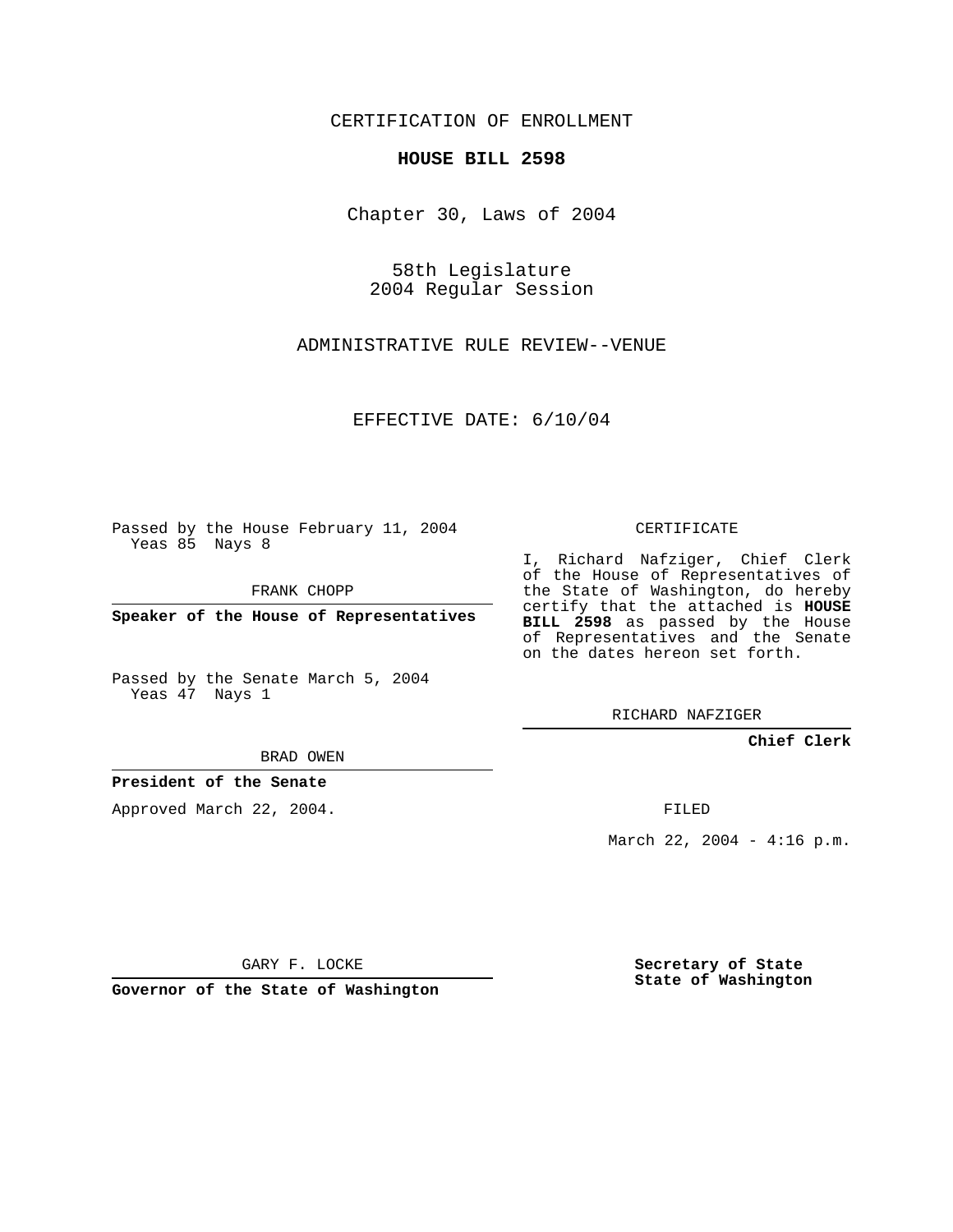## **HOUSE BILL 2598** \_\_\_\_\_\_\_\_\_\_\_\_\_\_\_\_\_\_\_\_\_\_\_\_\_\_\_\_\_\_\_\_\_\_\_\_\_\_\_\_\_\_\_\_\_

\_\_\_\_\_\_\_\_\_\_\_\_\_\_\_\_\_\_\_\_\_\_\_\_\_\_\_\_\_\_\_\_\_\_\_\_\_\_\_\_\_\_\_\_\_

Passed Legislature - 2004 Regular Session

# **State of Washington 58th Legislature 2004 Regular Session**

**By** Representatives Grant, Holmquist, Linville, Kessler, Quall, Clements, Ahern, Cox, Sehlin, Morris, Priest, Kristiansen, Nixon, Santos, Buck, Wallace, Orcutt, Armstrong, Clibborn, Chandler, Schoesler, Sump, Bush, Jarrett, Kenney, Hatfield, Lovick, Eickmeyer, O'Brien, Blake, Ruderman, Skinner, Hinkle, Newhouse, Anderson, Schindler, Tom, Wood, Hankins, McMahan and Condotta; by request of Governor Locke

Read first time 01/16/2004. Referred to Committee on Judiciary.

 1 AN ACT Relating to providing venue for administrative rule 2 challenges in Spokane, Yakima, and Bellingham for residents of those 3 appellate districts; and amending RCW 34.05.570.

4 BE IT ENACTED BY THE LEGISLATURE OF THE STATE OF WASHINGTON:

 5 **Sec. 1.** RCW 34.05.570 and 1995 c 403 s 802 are each amended to 6 read as follows:

 7 (1) Generally. Except to the extent that this chapter or another 8 statute provides otherwise:

 9 (a) The burden of demonstrating the invalidity of agency action is 10 on the party asserting invalidity;

11 (b) The validity of agency action shall be determined in accordance 12 with the standards of review provided in this section, as applied to 13 the agency action at the time it was taken;

14 (c) The court shall make a separate and distinct ruling on each 15 material issue on which the court's decision is based; and

16 (d) The court shall grant relief only if it determines that a 17 person seeking judicial relief has been substantially prejudiced by the 18 action complained of.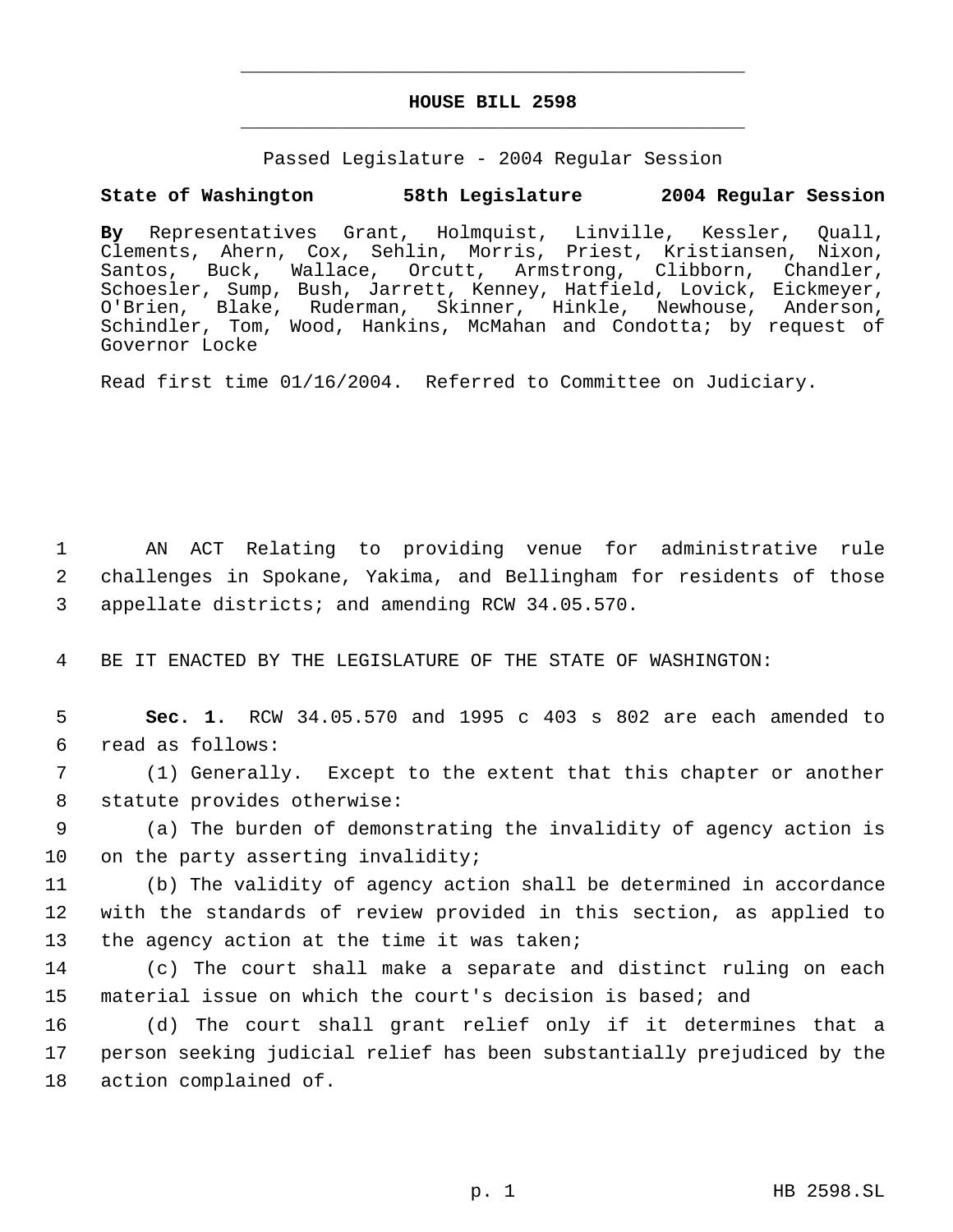(2) Review of rules. (a) A rule may be reviewed by petition for declaratory judgment filed pursuant to this subsection or in the context of any other review proceeding under this section. In an action challenging the validity of a rule, the agency shall be made a party to the proceeding.

6 (b) $(i)$  The validity of any rule may be determined upon petition for a declaratory judgment addressed to the superior court of Thurston county, when it appears that the rule, or its threatened application, interferes with or impairs or immediately threatens to interfere with or impair the legal rights or privileges of the petitioner. The declaratory judgment order may be entered whether or not the petitioner has first requested the agency to pass upon the validity of the rule in question.

(ii) From the effective date of this section until July 1, 2008:

 (A) If the petitioner's residence or principal place of business is within the geographical boundaries of the third division of the court 17 of appeals as defined by RCW 2.06.020(3), the petition may be filed in 18 the superior court of Spokane, Yakima, or Thurston county; and

 (B) If the petitioner's residence or principal place of business is within the geographical boundaries of district three of the first division of the court of appeals as defined by RCW 2.06.020(1), the petition may be filed in the superior court of Whatcom or Thurston county.

 (c) In a proceeding involving review of a rule, the court shall declare the rule invalid only if it finds that: The rule violates constitutional provisions; the rule exceeds the statutory authority of the agency; the rule was adopted without compliance with statutory rule-making procedures; or the rule is arbitrary and capricious.

 (3) Review of agency orders in adjudicative proceedings. The court shall grant relief from an agency order in an adjudicative proceeding only if it determines that:

 (a) The order, or the statute or rule on which the order is based, is in violation of constitutional provisions on its face or as applied; (b) The order is outside the statutory authority or jurisdiction of

the agency conferred by any provision of law;

 (c) The agency has engaged in unlawful procedure or decision-making process, or has failed to follow a prescribed procedure;

(d) The agency has erroneously interpreted or applied the law;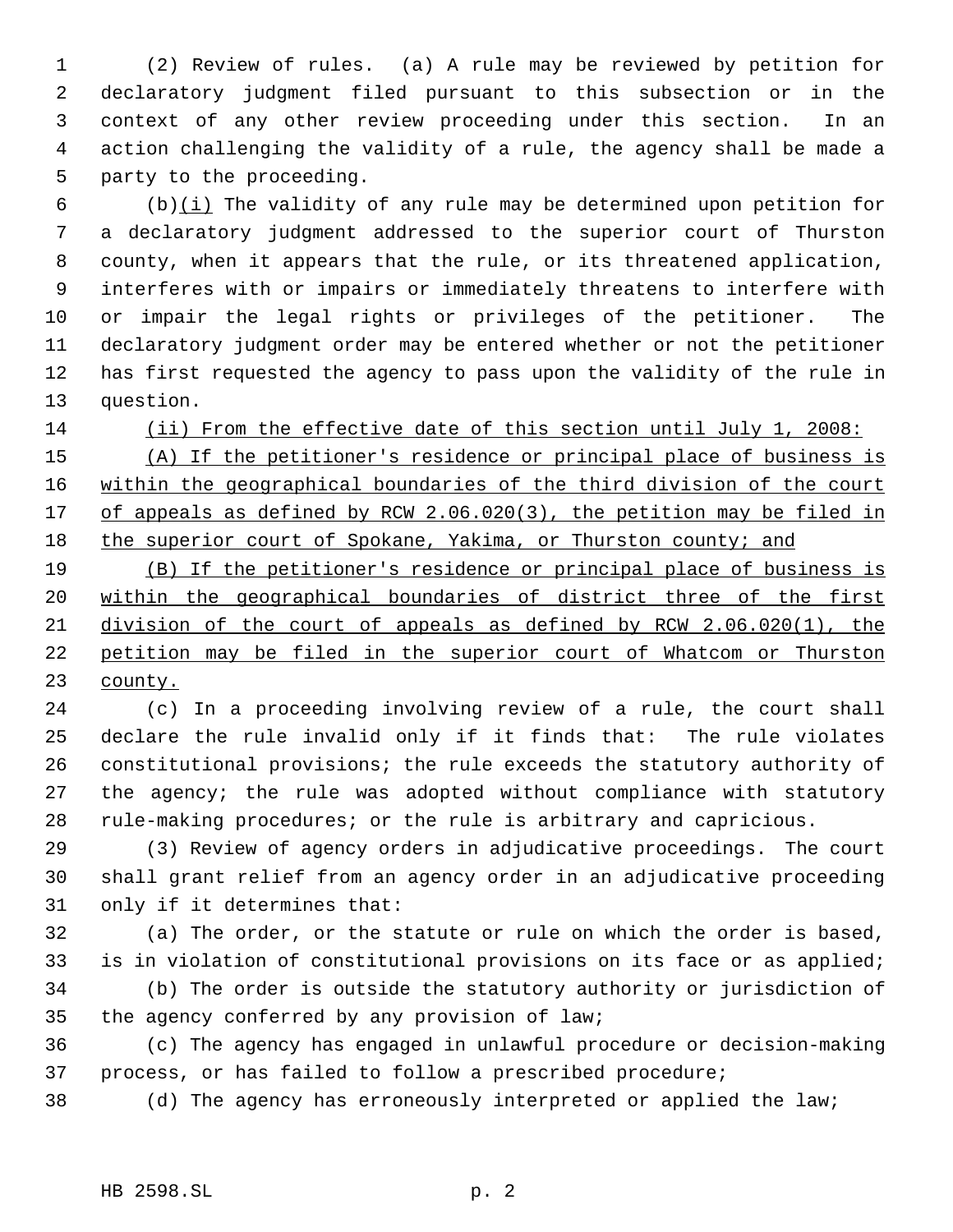(e) The order is not supported by evidence that is substantial when viewed in light of the whole record before the court, which includes the agency record for judicial review, supplemented by any additional evidence received by the court under this chapter;

 (f) The agency has not decided all issues requiring resolution by the agency;

 (g) A motion for disqualification under RCW 34.05.425 or 34.12.050 was made and was improperly denied or, if no motion was made, facts are shown to support the grant of such a motion that were not known and were not reasonably discoverable by the challenging party at the appropriate time for making such a motion;

 (h) The order is inconsistent with a rule of the agency unless the agency explains the inconsistency by stating facts and reasons to demonstrate a rational basis for inconsistency; or

 (i) The order is arbitrary or capricious. (4) Review of other agency action.

 (a) All agency action not reviewable under subsection (2) or (3) of this section shall be reviewed under this subsection.

 (b) A person whose rights are violated by an agency's failure to perform a duty that is required by law to be performed may file a petition for review pursuant to RCW 34.05.514, seeking an order pursuant to this subsection requiring performance. Within twenty days after service of the petition for review, the agency shall file and serve an answer to the petition, made in the same manner as an answer to a complaint in a civil action. The court may hear evidence, pursuant to RCW 34.05.562, on material issues of fact raised by the petition and answer.

 (c) Relief for persons aggrieved by the performance of an agency action, including the exercise of discretion, or an action under (b) of this subsection can be granted only if the court determines that the action is:

(i) Unconstitutional;

 (ii) Outside the statutory authority of the agency or the authority conferred by a provision of law;

(iii) Arbitrary or capricious; or

(iv) Taken by persons who were not properly constituted as agency